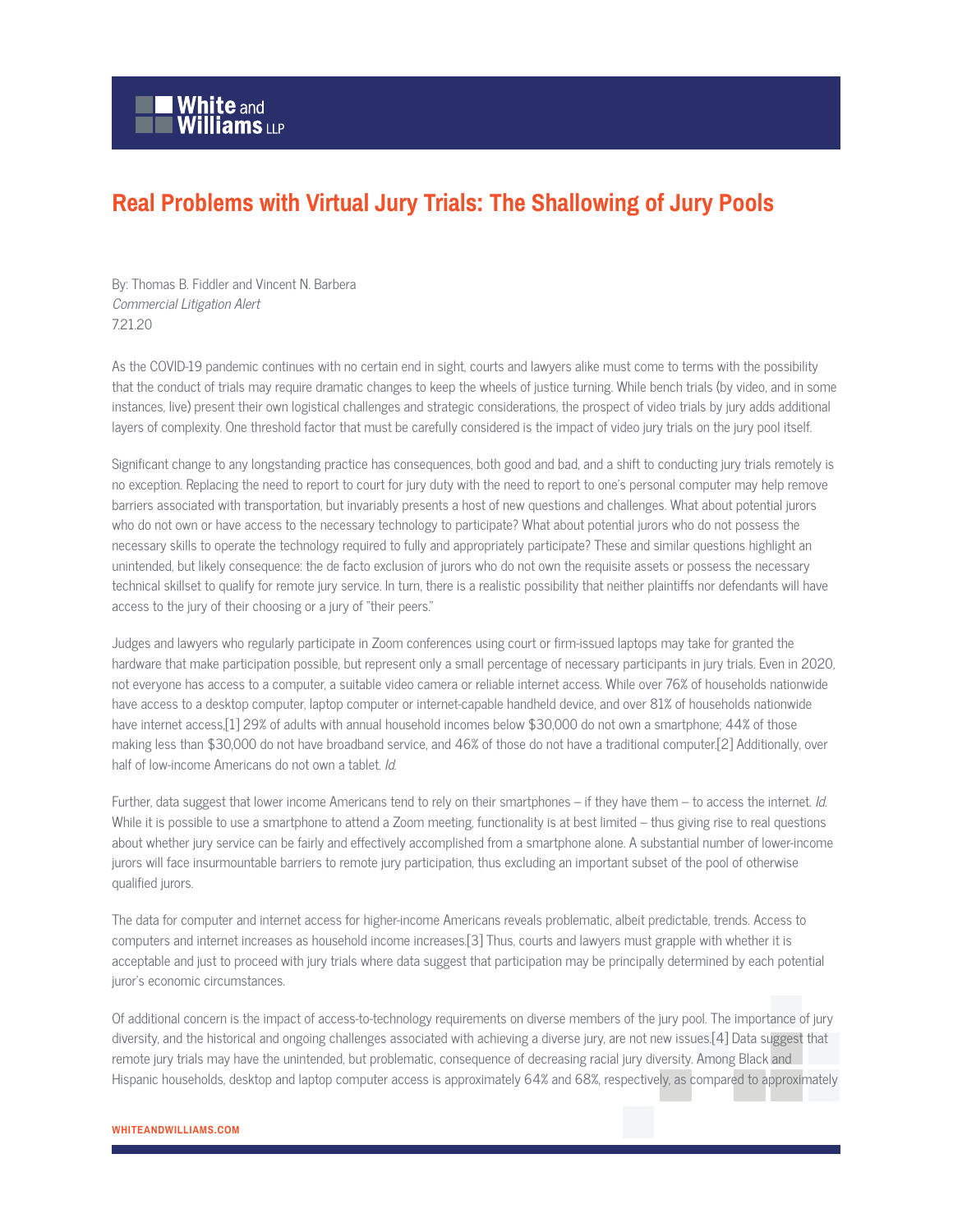

81% for white households according to a recent American Community Survey report.[5] The upshot is that instituting remote jury trials may lead to less racially diverse jury pools, further compounding the problem that courts, the bar, and various advocacy groups have worked so hard to address. At bottom, consideration of these factors suggests that the composition of jury panels for remote trials may be significantly different than the communities in which the trials are being held and potentially affect the fairness of the trial.

The composition of remote jury panels may also be affected by the exclusion of qualified jurors who are technologically challenged. Although technophobes exist in all age groups, senior citizens are statistically less likely to have or use the internet or to be technologically savvy. According to a 2017 Pew Research study, only 51% of people age 65 or older have broadband at home.[6] Only 42% of people over age 65 own a smartphone; 32% own a tablet and only 19% own an e-reader. Id. Perhaps most astonishingly, 73% of people over the age of 65 say that they are only somewhat confident, a little confident, or not at all confident in using electronic devices. Id. This same percentage of senior citizens say that they usually need someone else to set up and show them how to use electronic devices. Id.

Appearing for jury service for a video trial will require more than putting on a clean shirt, traveling to the local courthouse, and drinking bad coffee. Pandemic-era jurors will not only need to have a computer, computer camera, WiFi, and a quiet place to serve, but alsobe comfortable with that equipment and confident with the technology that makes it operate. They will need to trouble-shoot the problems that come from a frozen screen, the staccato speech of another participant, and maddening echoes. These technical problems present obstacles to the ability to clearly communicate, which will become all the more problematic in a video jury trial. Those without confidence in their ability to use technology may simply choose not to participate.

The loss of tech-challenged jurors means the loss of potentially valuable jurors who see it as their duty to serve. Of citizens age 65 and older, 78% believe that serving on a jury is part of what it means to be a good citizen.[7] By way of comparison, only 50% of those age 18 to 29 equate jury service with good citizenship. Id. Senior citizens often are attractive members of a jury because they bring a lifetime of experience and tend to have more time to devote to jury service. Their absence stands to have a significant impact not only on the composition of the remote jury panel, but also the size of the jury pool at large.

As society searches for ways to keep the wheels of justice turning during the pandemic, we must be mindful of the unintended collateral effects that may result from conducting video jury trials. It is imperative that jury pools remain diverse and populated with members representative of our communities and population. The data suggest that, while well-intentioned, remote jury trials may not be compatible with those expectations. Accordingly, courts and lawyers must proceed with caution so that the fairness of trials is not sacrificed in the name of expediency.

If you have questions or would like further information, please contact Thomas B. Fiddler (fiddlert@whiteandwilliams.com; 215.864.7081), Vincent N. Barbera (barberav@whiteandwilliams.com; 215.864.7137) or another member of our Commercial Litigation Group.

As we continue to monitor the novel coronavirus (COVID-19), White and Williams lawyers are working collaboratively to stay current on developments and counsel clients through the various legal and business issues that may arise across a variety of sectors. Read all of the updates here.

[1] https://www.census.gov/content/dam/Census/library/publications/2018/acs/ACS-39.pdf

[2] https://www.pewresearch.org/fact-tank/2019/05/07/digital-divide-persists-even-as-lower-income-americans-make-gains-in-techadoption/